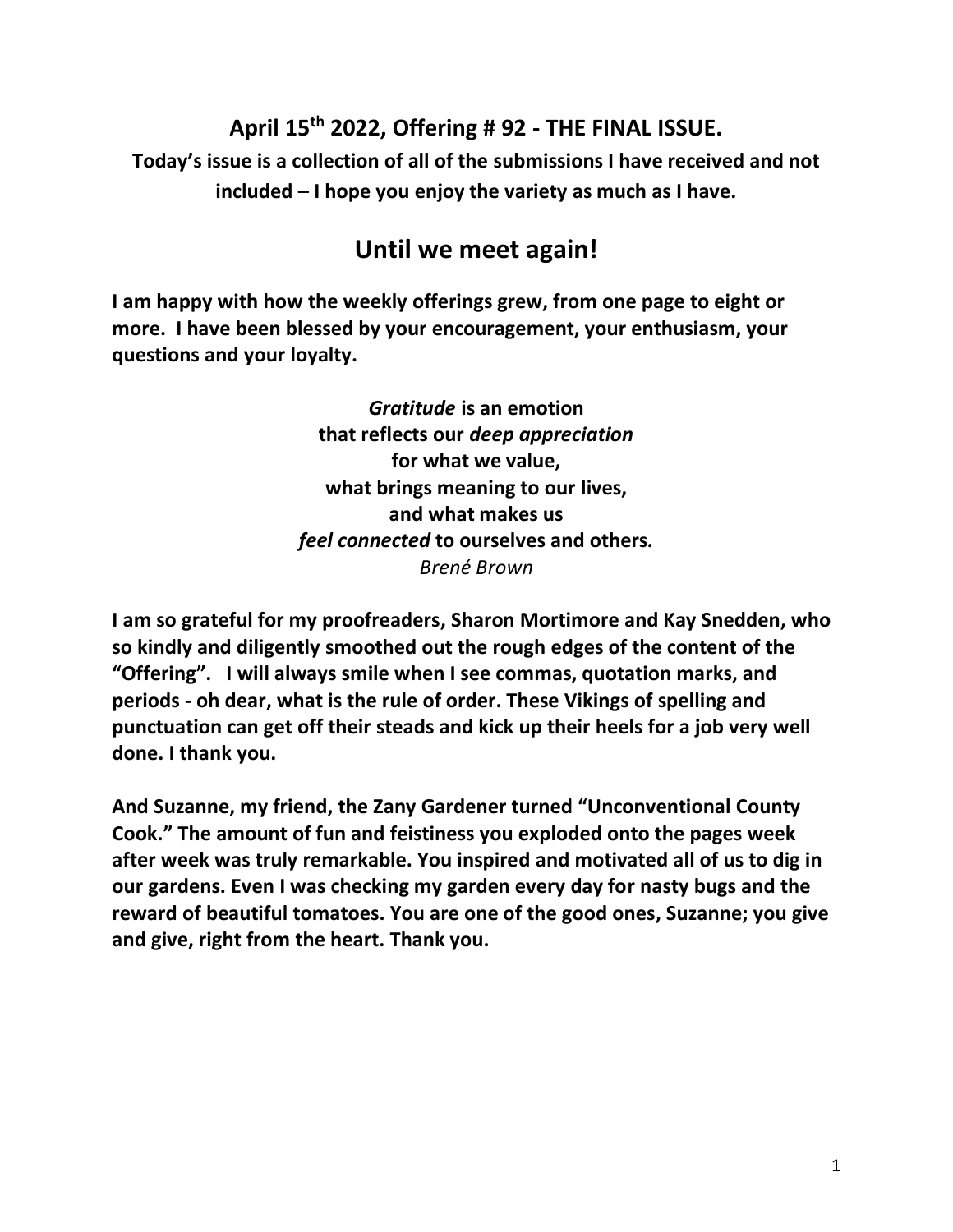**To Fr. Brad who regularly encouraged and supported me. Thank you for unpacking my theological questions and mysteries.**

**To Sandra Kennerley who sent out the "Offering" every Friday morning right on time in spite of computer glitches. To the readers at St. Thomas' Church and other local churches, thank you.**

**To my readers far and wide, you have inspired and engaged me. I am grateful and blessed by the incredible support you have given me. Thank you for "leaning in" on so many topics.**

**As Brené Brown says, "There is a difference between feeling contentment and feeling tranquil. With contentment, we often have the sense of having completed something: with tranquility, we relish the feeling of doing nothing."** 

**I am content with the journey of the "Offering". And now I am looking forward to some tranquil time, on our farm, Waldorf Farm, with its beautiful path through the woods for walking and biking. Can't wait to spend time exploring with our ten grandchildren.**

**Come and walk with me, in prayer or virtually – I am not ready to be without you. Please feel free to contact me [kateannfollwell@gmail.com](mailto:kateannfollwell@gmail.com) - have a chat let me know how you are doing and how God is inspiring you.**

**With blessings and affection, Deacon Kate Ann**

**For those of you who are looking for daily inspiration, check out these free sites**

**Norval United Church – My Daily Minute Society of Saint John the Evangelist New Pilgrim Path The PLOUGH Daily Dig**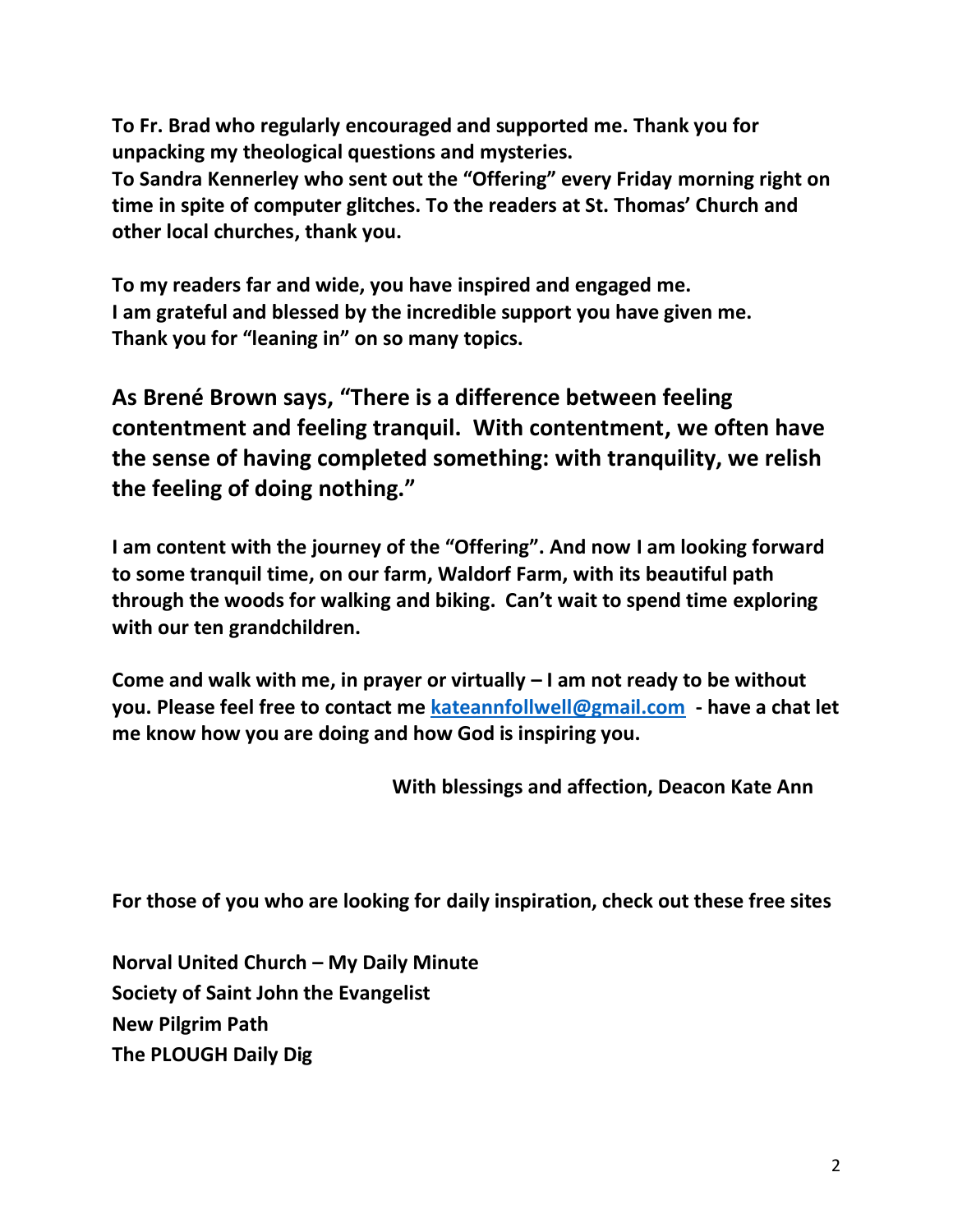**When the "Offering" began on April 15th 2020. This was the only item featured as support through our pandemic. This poem was written in 1869 by Kathleen O'Mara. Reprinted during Spanish flu Pandemic, 1919** 

*submitted by Catherine Hall*

**And people stayed at home, And read books, And listened. And they rested, And did exercises, And made art and played. And learned new ways of being, And stopped and listened More deeply. Someone meditated, someone prayed, Someone met their shadow. And people began to think differently, And people healed. And in the absence of people who Lived in ignorant ways, Dangerous, meaningless and heartless, The earth also began to heal. And when the danger ended and People found themselves, They grieved for the dead, And made new choices, And dreamed of new visions, And created new ways of living, And completely healed the earth, Just as they were healed.**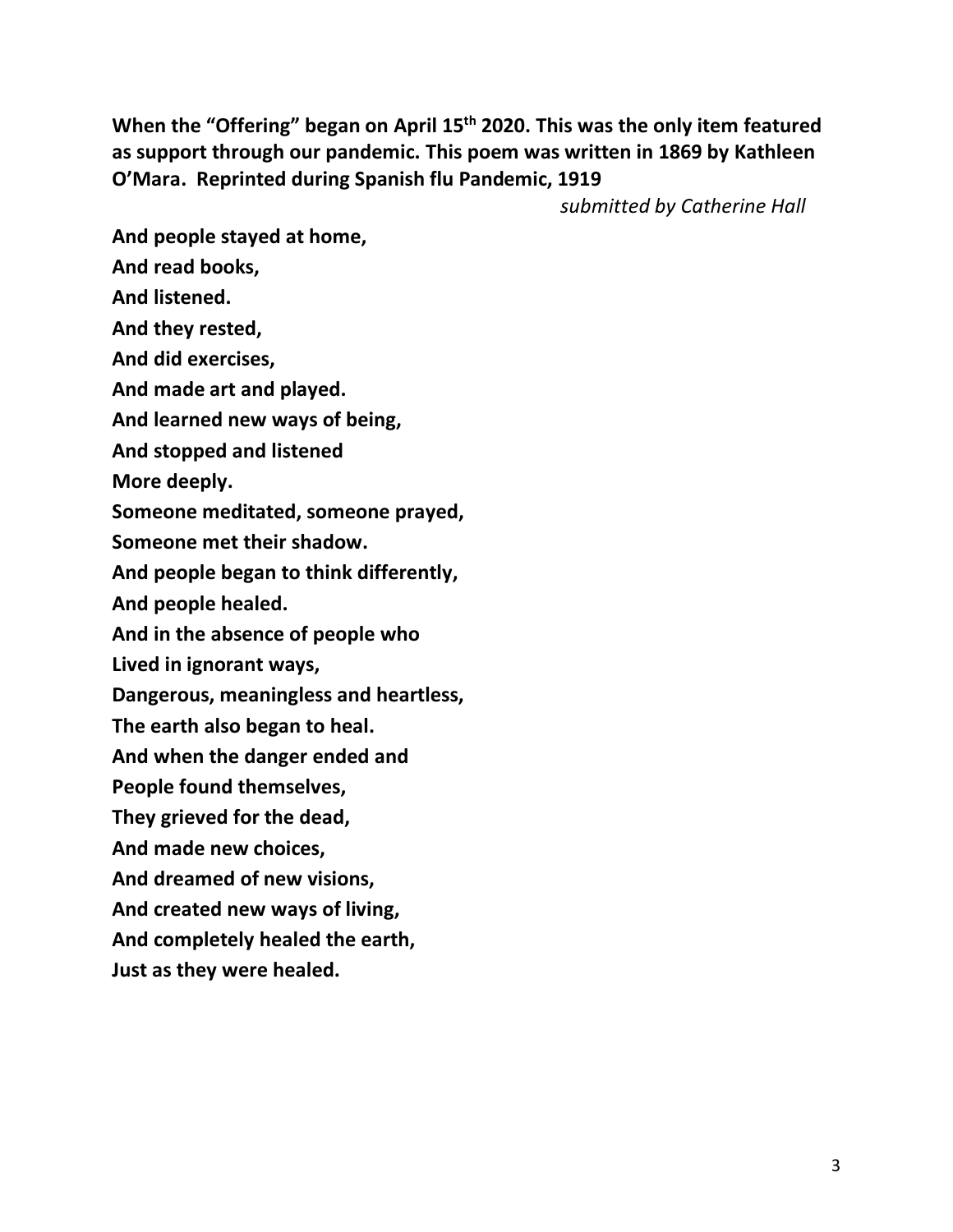**A little Boy wanted to meet God -** *Submitted by Sharon Mortimore*

**A little a boy wanted to meet God. He knew it was a long trip to where God lived, so he packed his suitcase with a bag of potato chips and a 6 pack of root beer and started his journey.**

**When he had gone about 3 blocks, he met an old man. He was sitting in the park, just staring at some pigeons. The boy sat down next to him and opened his suitcase. He was about to take a drink from his root beer when he noticed that the old man looked hungry, so he offered him some chips. He gratefully accepted and smiled at him.**

**His smile was so pretty that the boy wanted to see it again, so he offered him a root beer. Again, the old gentleman smiled at him. The boy was delighted. They sat there all afternoon eating and smiling, but they never said a word.**

**As twilight approached, the boy realized how tired he was and he got up to leave, but before he had gone more than a few steps, he turned around, ran back to the old man and gave him a hug. And, the old man gave him his biggest smile ever.**

**When the boy opened the door to his own house a short time later, his mother was surprised by the look of joy on his face. She asked him, "What did you do today that made you so happy?" He replied, "I had lunch with God." But before his mother could respond, he added, "You know what? He's got the most beautiful smile I've ever seen!"**

**Meanwhile, the old man, also radiant with joy, returned home. His son was stunned by the look of peace on his face and he asked "Dad, what did you do today that made you so happy?" He replied "I ate potato chips in the park with God." However, before his son responded, he added, "You know, God is much younger than I expected."**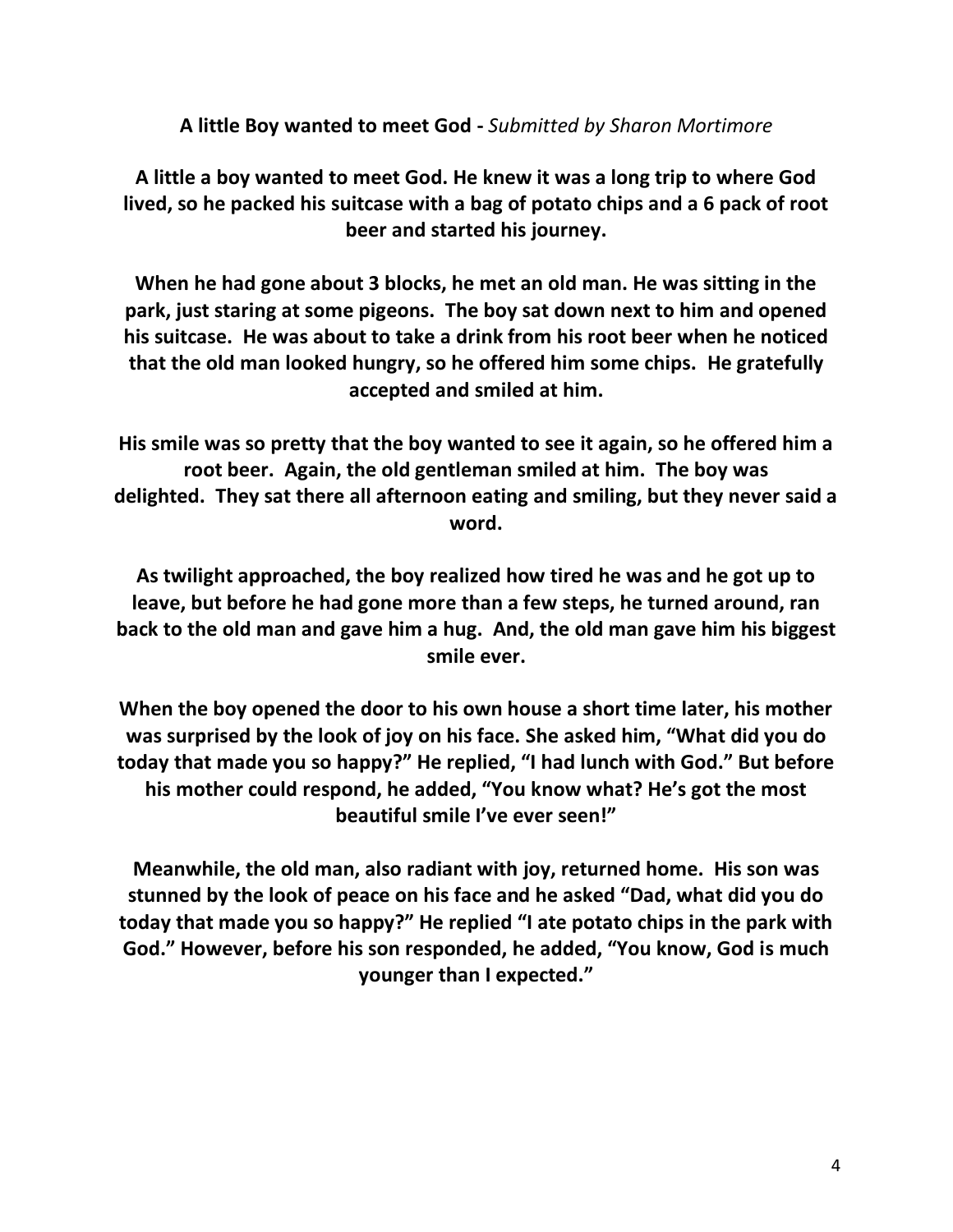**Too often we underestimate the power of a touch, a smile, a kind word, a listening ear, an honest compliment, or the smallest act of caring, all of which have the potential to turn a life around.**

**People come into our lives for a reason, a season, or a lifetime! Embrace all equally! We continue to be challenged to do good and to trust God. As we turn to God, asking him to show his face to us and dwell within us, he will gently release us from the anxiety and cares that weigh us down. All we have to do is ask. As we embrace God's peace, and trust that he will meet us with his love and blessings in every area of our lives.**

**Have lunch with God . . . . . . . . . Bring potato chips** *Author unknown*

### **We Fear Silence** *Richard J. Foster*

**The tongue is our most powerful weapon of manipulation. A frantic stream of words flows from us because we are in a constant process of adjusting our public image. We fear so deeply what we think other people see in us that we talk in order to straighten out their understanding. If I have done some wrong thing (or even some right thing that I think you may misunderstand) and discover that you know about it, I will be very tempted to help you understand my action.**

**Silence is one of the deepest disciplines of the spirit simply because it puts the stopper on all self-justification. One of the fruits of silence is the freedom to let God be our justifier. We don't need to straighten others out.**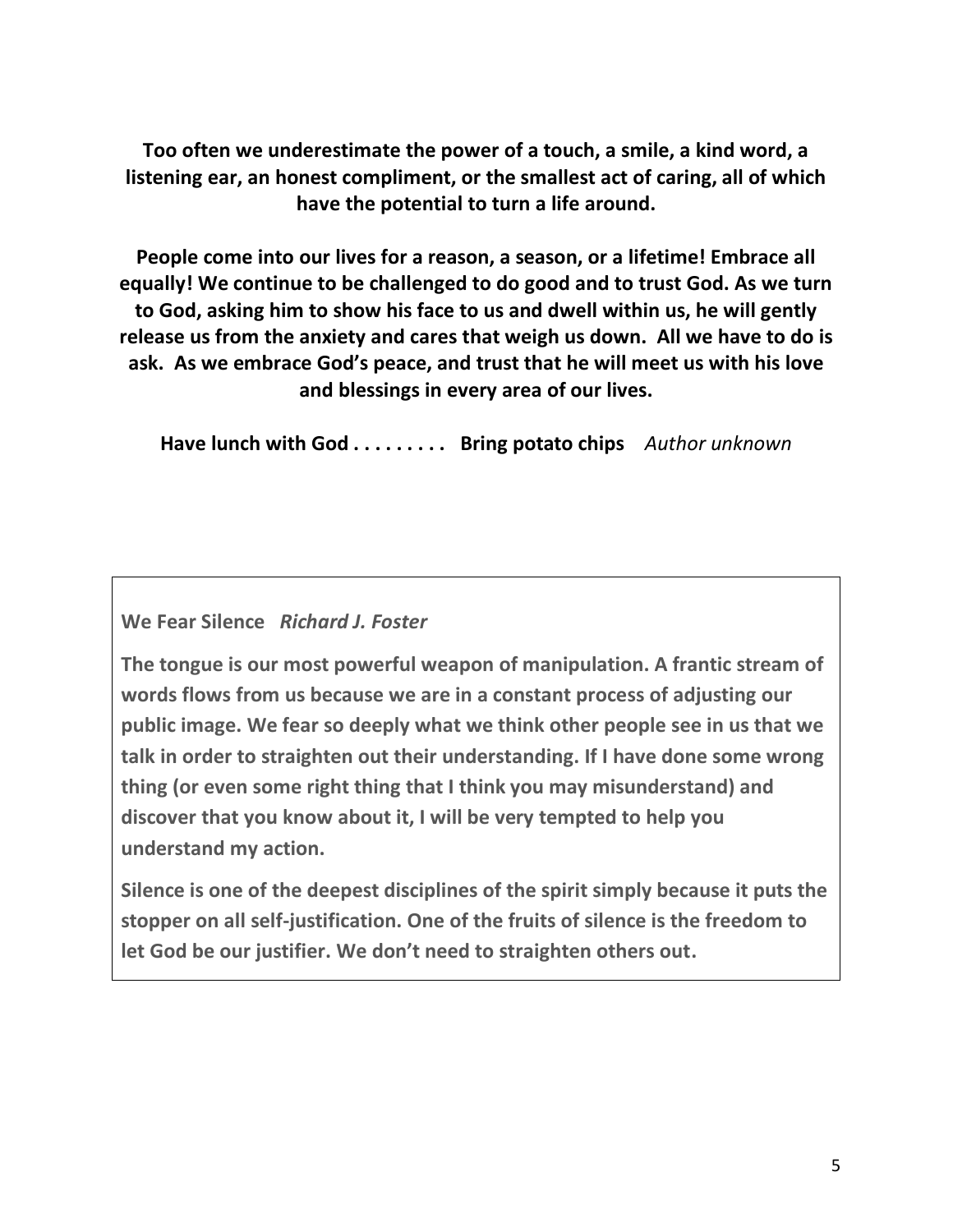### **NAZI GRAFFITI IN CLASSSROOM DISAPPEARED**

*submitted with thanks to Anne Bunnett* Written by Peter Murphy, Oakville

**At one point in my 45 year career teaching high school, I found that many of the students in my English as a second language class were from families who had emigrated from Eastern Europe.** 

**I noticed as I erased the boards each day, very small swastikas drawn in the corner of the slate.** 

**One morning, I addressed the issue with the students. The offending drawings continued to show up.**

**I decided to reserve a bus and take the entire class to the Holocaust education Center at 466 Bathurst St. in Toronto, knowing the center staff could furnish a lesson far better than anything I could provide the students.** 

**On the ride to the center, the students were chatting and eating their lunch, pleased to have a break from the classroom.** 

**As we made our way down a few steps into the gloomy chambers of the center, a descent which would have terrified the real victims, they heard presentations about the horrific pictures, videos, posters and artifacts in glass cases, which included the actual uniforms prisoners were forced to wear.** 

**At the end of the tour, a survivor of the atrocity addressed them and rolled up his sleeve to show the identifying tattoo numbers the Nazis had burned into his arm.** 

**On the ride back to the school the bus was eerily quiet.** 

**No more swastikas showed up in the classroom.**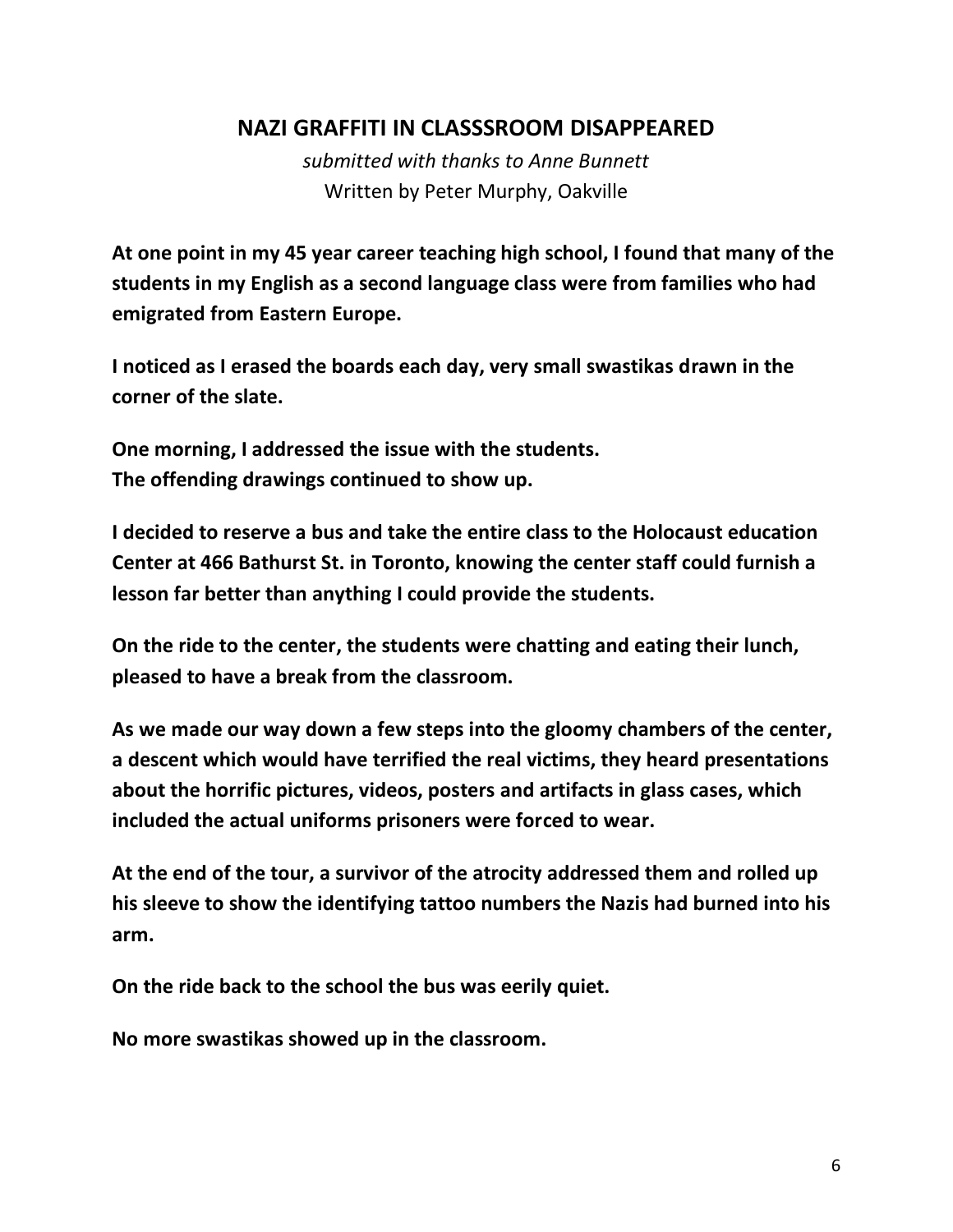### **Johnny Gave Blood One Minute Message GARY CARVER**

**There is a story about a little boy who was told by his doctor that he could save his sister's life by giving her blood. The six-year-old girl was near death, and her only chance of recovering was a blood transfusion from someone who had previously conquered the illness. Since the two children had the same rare blood type, the boy was the ideal donor.**

**"Johnny, would you like to give your blood for Mary? "The doctor asked. The boy hesitated. His lower lip started to tremble. Then he smiled, "Sure, doctor, I'll give my blood for my sister."**

**Soon the two children were wheeled into the operating room. Mary pale and thin and Johnny, robust and the picture of health. Neither spoke but when their eyes met Johnny grinned.**

**As his blood siphoned into Mary's veins, one could almost see new life coming into her tired body. The ordeal was almost over when Johnny's little voice broke the silence. "Say, doctor, when do I die?"**

**It was only then that the doctor realized that little Johnny actually thought he was giving his blood to his sister, he was giving up his life.**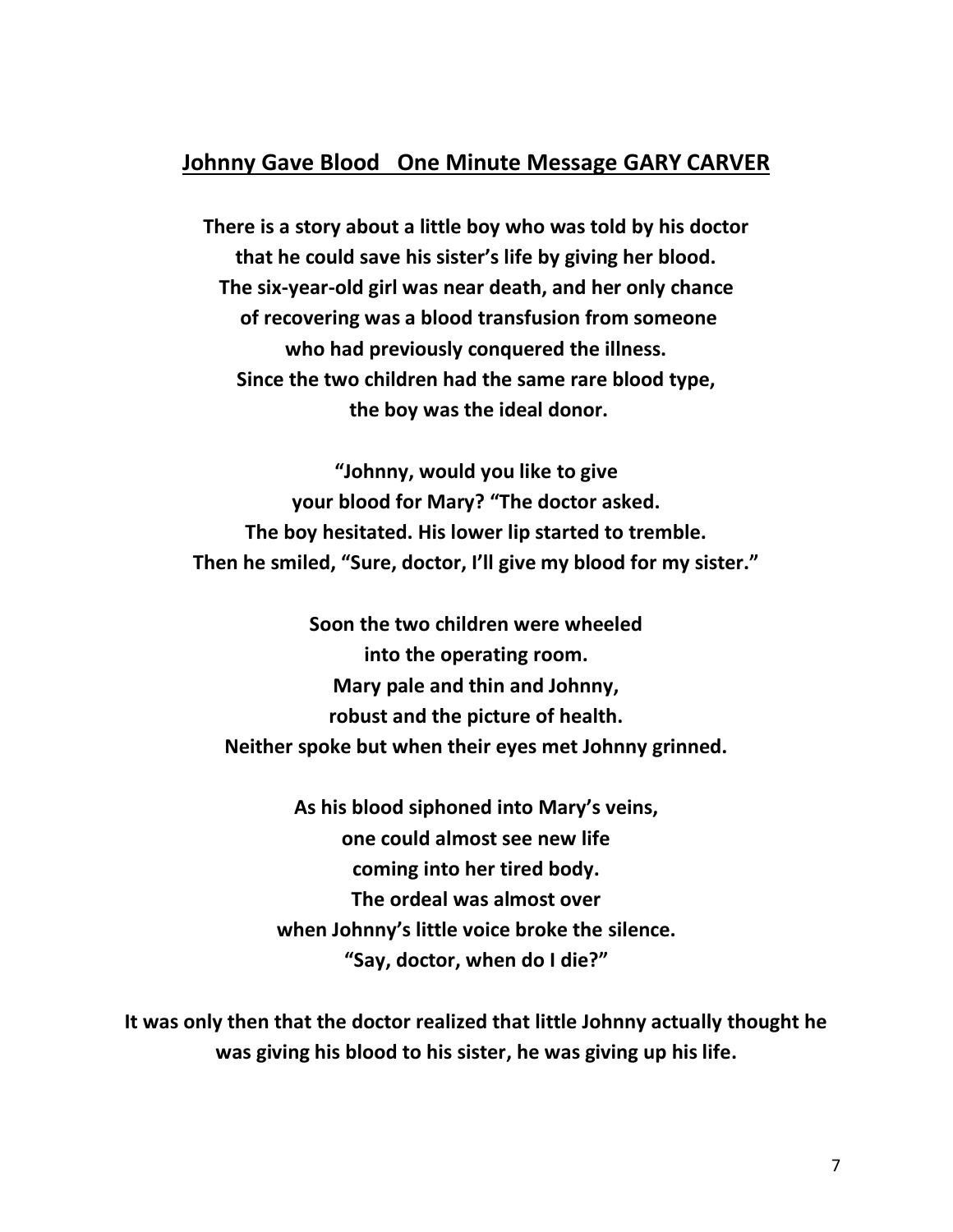*The following is taken from a sermon by Br. Curtis Almquist … Society of Saint John 'the Evangelist…*

**"Hallelujah" is a Hebrew word that means "Praise the Lord." The word does not appear in the Gospel according to Matthew, Mark, Luke, or John. The word "Hallelujah" does not appear anywhere in the New Testament except in the last book. In one chapter of the Revelation to John it's like the last word.** 

**You might find it inviting to say "Hallelujah" under your breath throughout the day as you take in life, and as you take on life. Notice the panoply of spring buds on the trees, look at the brave little flowers peeping up from the cold earth, listen to the birds singing their solos; savor the fragrances and aromas of creation; revere what God has created in human life – all of us so different from one another – in age, in skin color, in gender, in abilities and vocations and preferences of every kind – all of us so different, and yet so much the same. Saying "Hallelujah" under your breath a myriad of times throughout the day is claiming your voice and claiming your part in what God is up to which, if you stand back and take it in, and step up to take it on, is wonderful, is absolutely amazing, this gift of life. Who could have imagined what God has imagined? Hallelujah."** 

**+++++++++++++++++++++++++++++**

**There were times when I (KA) felt like Mac in the book "The Shack", trying to understand the love of God. "Why do you love me when I keep messing up?" God says, "I already know what you will do and what choices you will make. I know it will take you 47 situations and events before you will actually hear me – that is before you will change. When you don't hear me the first time. I am not frustrated or disappointed, I'm thrilled, only 46 more times to go.**

> **"Practice, Patience and Perseverance." "Jesus Christ is the same, yesterday and forever"**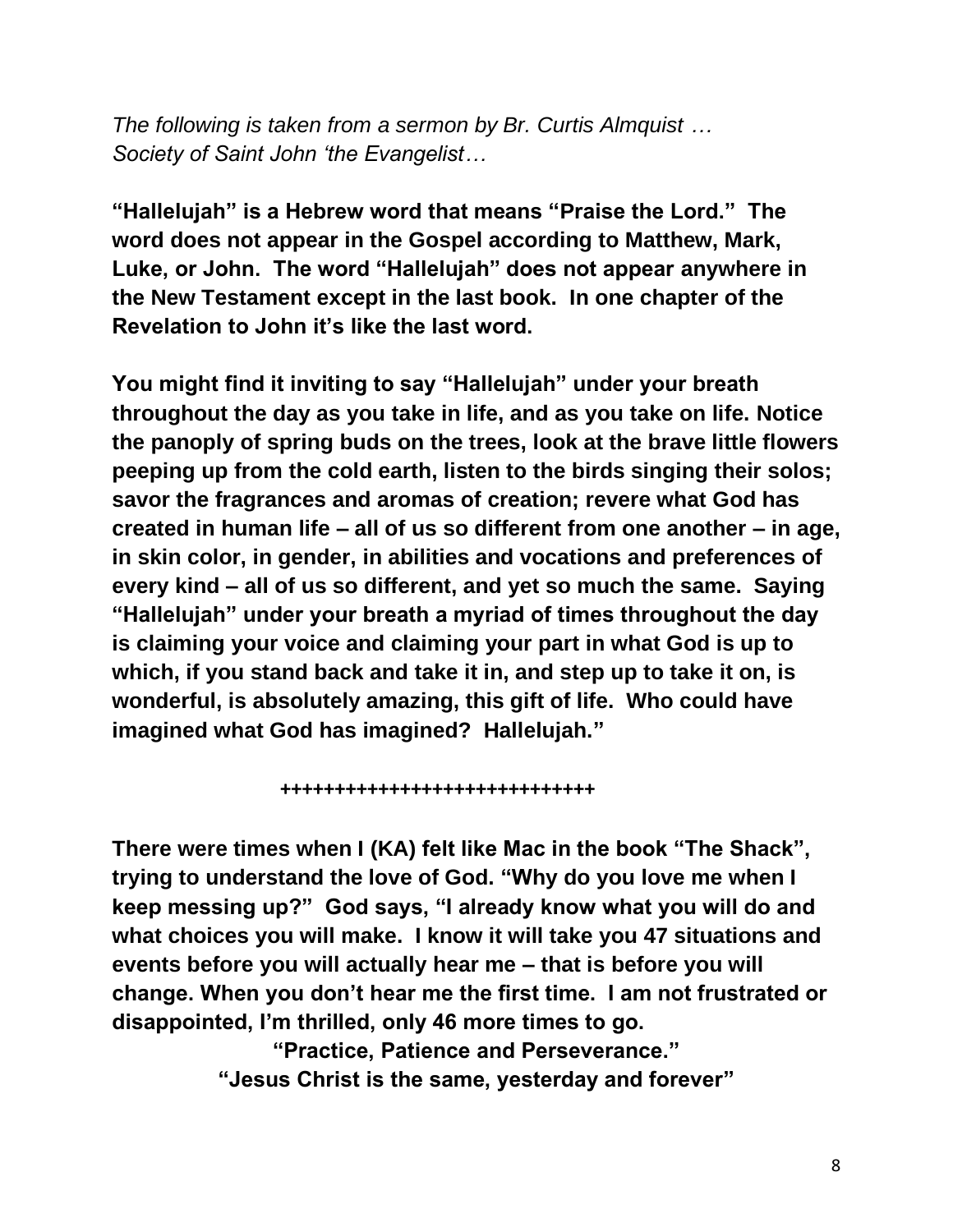# **"Aha" Moments An Obituary printed in the London Times** *Submitted with thanks to Liz Reid*

**Today we mourn the passing of a beloved old friend, COMMON SENSE who has been with us for many years.** 

**No one knows for sure how old COMMON SENSE was, since his birth records were long ago lost in bureaucratic red tape. He will be remembered as having cultivated such valuable lessons as:**

- **Knowing when to come in out of the rain**
- **Why the early bird gets the worm**
- **Life isn't always fair**
- **Maybe it was my fault.**

**COMMON SENSE lived by simple, sound financial policies (don't spend more than you can earn) and reliable strategies (adults, not children, are in charge).** 

**His health began to deteriorate rapidly when well-intentioned but over bearing regulations were set in place. Reports of a six-year-old boy charged with sexual harassment for kissing a classmate; teens suspended from school for using mouthwash after lunch; and a teacher fired for reprimanding an unruly student, only worsened his condition.**

**And COMMON SENSE lost ground when parents attacked teachers for doing the job they themselves had failed to do in disciplining their unruly children.**

**COMMONSENSE lost the will to live as churches became businesses; and criminals received better treatment than their victims.**

**COMMON SENSE took a beating when you couldn't defend yourself from a burglar in your own home and the burglar could sue you for assault. COMMON SENSE finally gave up the world to live, after a woman failed to realize that a steaming cup of coffee was hot. She spilled a little on her lap, and was promptly awarded a HUGE settlement.**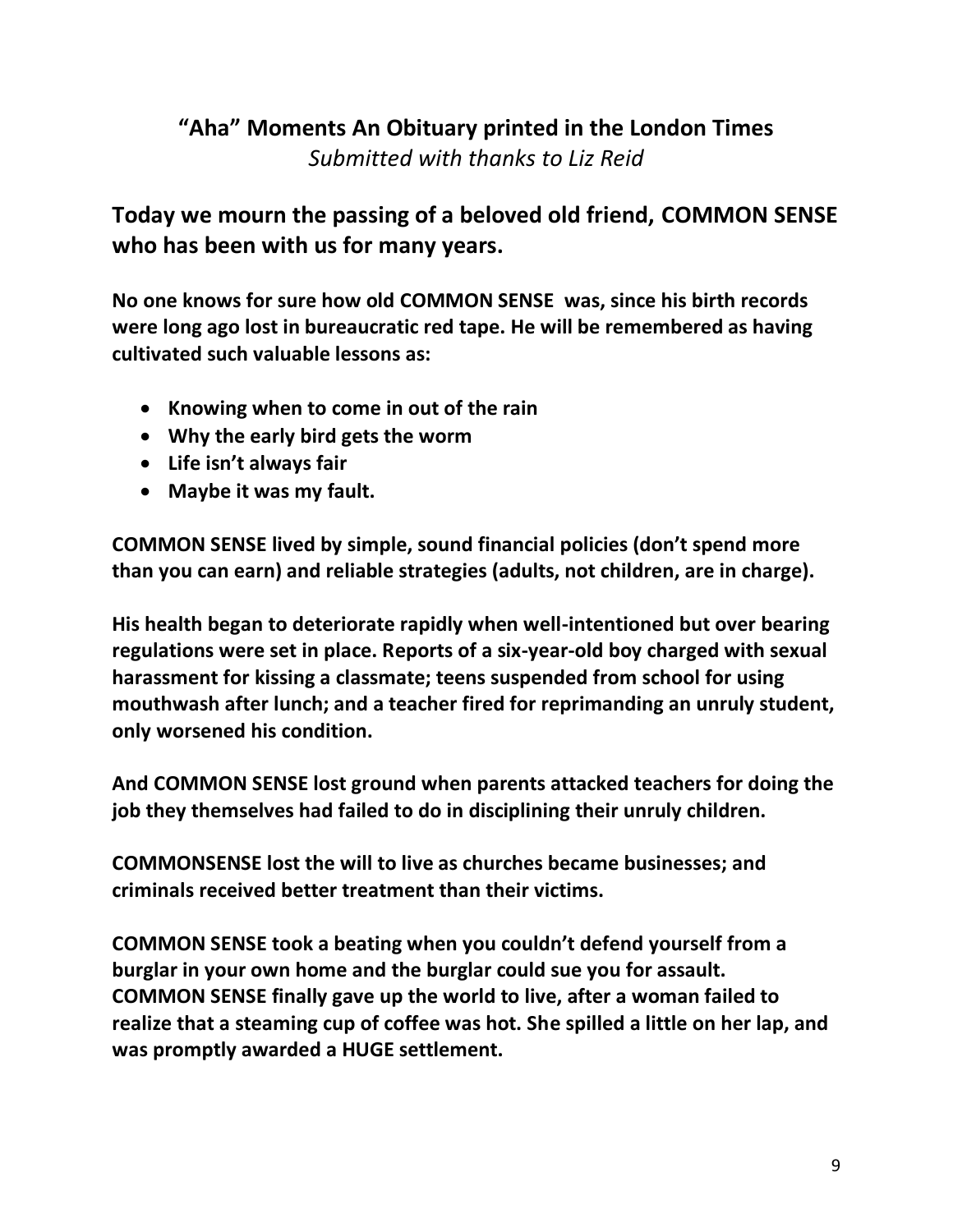**COMMON SENSE was preceded in death,** 

- **by his parents, truth and trust,**
- **by his wife, discretion,**
- **by his daughter responsibility,**
- **and by his son reason.**

**He is survived by his five children:** 

- **I know my rights**
- **I want it now**
- **someone else is to blame**
- **I'm a victim**
- **Pay me for doing nothing**

**Not many attended his funeral because so few realized he was gone.**

### **Take time for 10 things**

*Submitted with thanks by Cathy Follwell*

- **1. Take time to work, it is the price of success.**
- **2. Take time to think, it is the source of power.**
- **3. Take time to play, it is the secret of youth.**
- **4. Take time to read, it is the foundation of knowledge.**
- **5. Take time to worship, it is the highway of reverence and washes the dust from our eyes.**
- **6. Take time to help and enjoy friends, it is the source of happiness.**
- **7. Take time to love, it is the one sacrament of life.**
- **8. Take time to dream, it hitches the soul to the stars.**
- **9. Take time to laugh, it is the singing that helps with life's load.**
- **10. Take time to plan, it is the secret of being able to have time to take time for the first nine things.**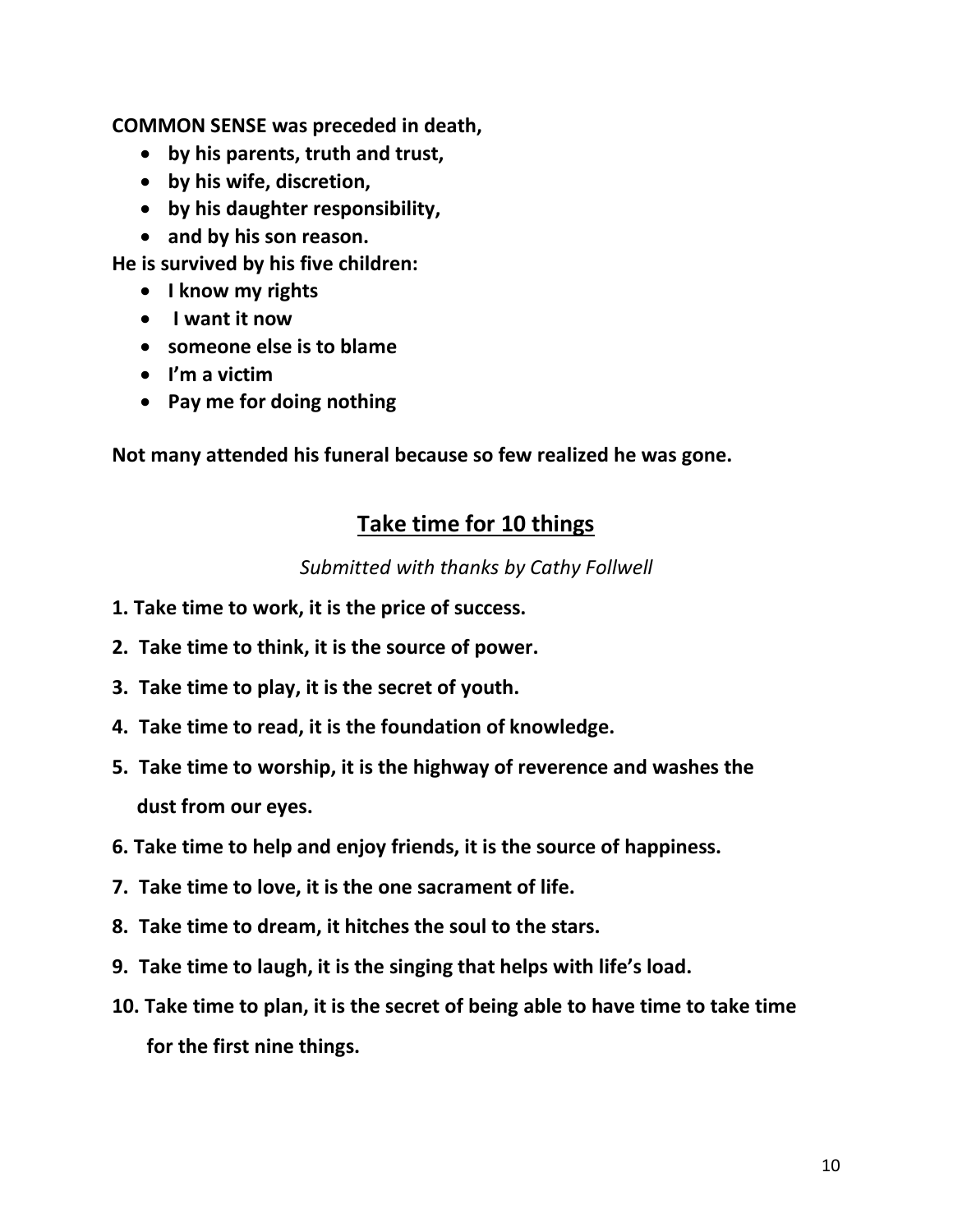## **"This and That" from our Zany County Gardener Suzanne Smith**

**On one of the first warm days of spring, put on your inspector's hat and head out to the garden and assess the clean-up needed to see what happened over winter. Indeed, growing a garden and having a beautiful property is a good exercise regime.**

**1. Take an assessment of your garden. How did your garden do this winter?**

**2. Trim and prune. Be cautious, some bushes are slow to bud. There will be obvious damage that you can get started on.**

**3. Don't dig too soon. Be patient, (did I just say that) its early days yet. I see the rhubarb emerging.** 

**4. Clean up those pots and bird feeders.**

**5. Rake and remove old dead leaves from around strawberries and hostas for example.**

**6. Split perennials. Splitting perennials is a great way to rid the weeds around them, actually the only way.**

**7. You may want to mulch after raking. I just like to work up the soil and feel that nice warm dirt.**

**8. It's a good time to empty out our compost bins and spread it on the garden to work into the soil when we are ready to cultivate. Oh, I love the Spring! 9. It's fun to start planting things like onion bulbs and potatoes. The garlic is already starting to show green tips.**

**10. It's a good time to plant trees and shrubs, also summer bulbs.**

**I started my tomato and cucumber and flower seeds indoors two weeks ago. I will put the seedlings in my makeshift cold frame once all danger of frost is over. "Will I", or will I be tempted to test Mother Nature. Probably the latter hehhe!**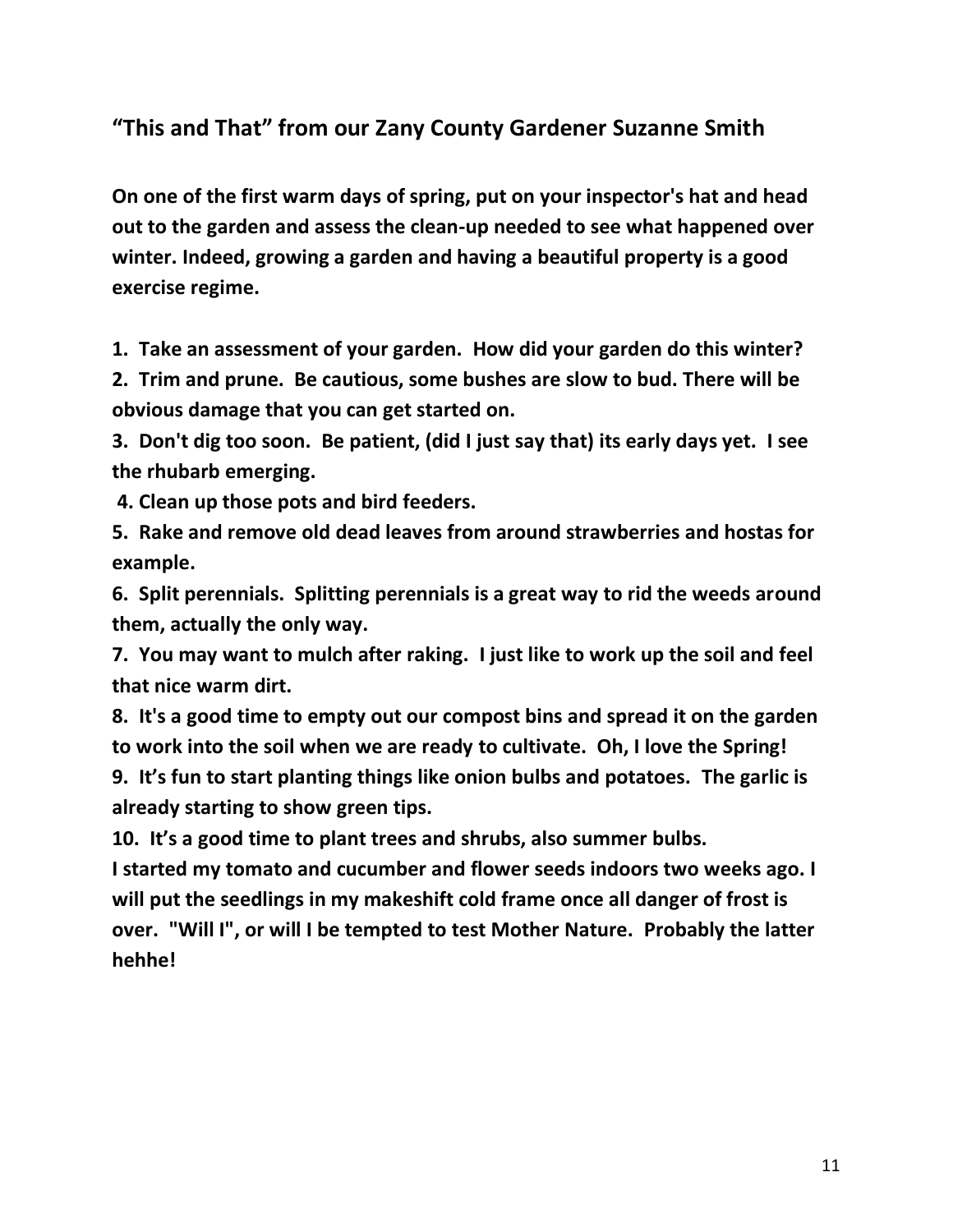**I will plant peas and onion bulbs in another week or so, both like the cold ground. Potatoes don't mind the cold either. The rest of the seeds will have to wait. I have to tell myself, "Patience is a virtue" where was I when they handed that out?**

**Tip: My strawberries keep getting pecked by the birds. Well, I will fool them this year. I went to the Dollar Tree today and bought 12 wire garbage pails. The sun and rain can get through, but not the birds.** 

**Good luck, God Bless and Happy Gardening!**

**A few of Suzanne's favourite Quotes:**

**"In the Spring at the end of the day you should smell like the dirt"**

*Margaret Atwood*

**When you wake up tomorrow, be thankful. Be thankful for your family. Be thankful for your friends. Be thankful for the life you have, the roof over your head and the food you have to eat. Hold someone a little tighter, stay a little longer, and tell someone you love them.**

**Never ignore a person who loves and cares for you, because one day you may realize that you've lost the moon while counting the stars.**

**An old Cherokee told his grandson, "My son there is a battle between two wolves inside all of us. One is evil. It is anger, jealousy, greed, lies, resentment, inferiority, and ego. The other is joy, peace, love, hope, humility, kindness, empathy, and truth." The boy thought about it and asked, "Grandfather, which wolf wins? "The old man quietly replied, "The one you feed."** *anonymous*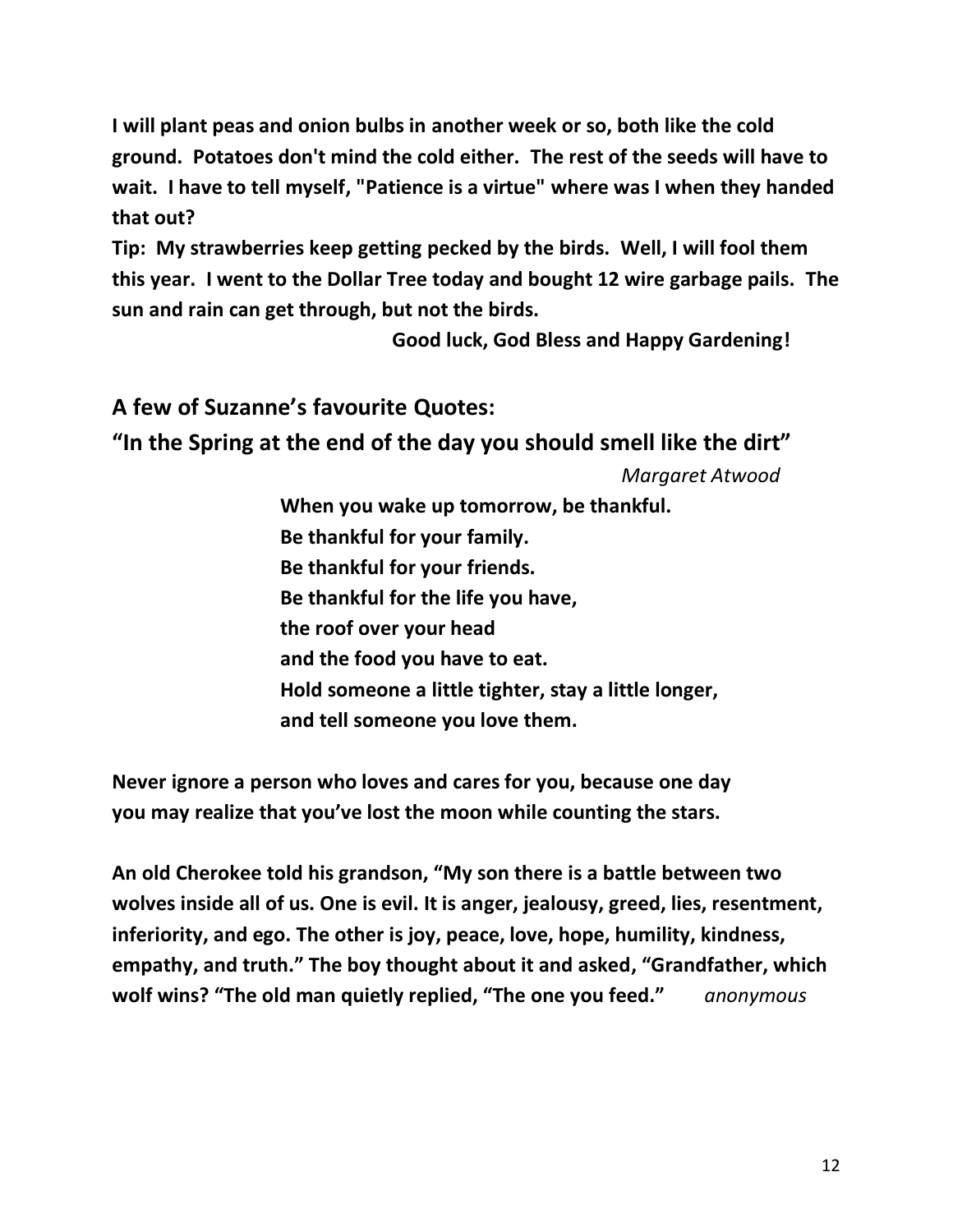### **Some of my favourites… Deacon Kate Ann**

### **Live in the Moment**

**Being patient is difficult. It is not just waiting until something happens over which we have no control: the arrival of the bus, the end of the rain, the return of a friend, the resolution of a conflict. Patience is not waiting passively until someone else does something. Patience asks us to live the moment to the fullest, to be completely present to the moment, to taste the here and now, to be where we are. When we are impatient, we try to get away from where we are. We behave as if the real thing will happen tomorrow, later, and somewhere else. Be patient and trust that the treasure you are looking for is hidden in the ground on which you stand.** *Henri J. M. Nouwen*

**Today is only one day in all the days that will ever be. But what will happen in all the other days that ever come can depend on what you do today.**  *Ernest Hemingway*

**Speak to your children and grandchildren as if they are the wisest, kindness kindest, most beautiful and magical humans on the earth, for what they believe is what they become.** *Brooke Hampton.*

> **May you see the face of Christ in everyone you meet. And may everyone see the face of Christ in you.** *Anglican Blessing*

**The place to which God calls you is the place where your deep gladness and the world's deep hunger meet.**

**and**

**Thus, when you wake up in the morning, called by God to be a self again, if you want to know who you are, watch your feet. Because where your feet take you, that is who you are.** *Frederick Buechner*